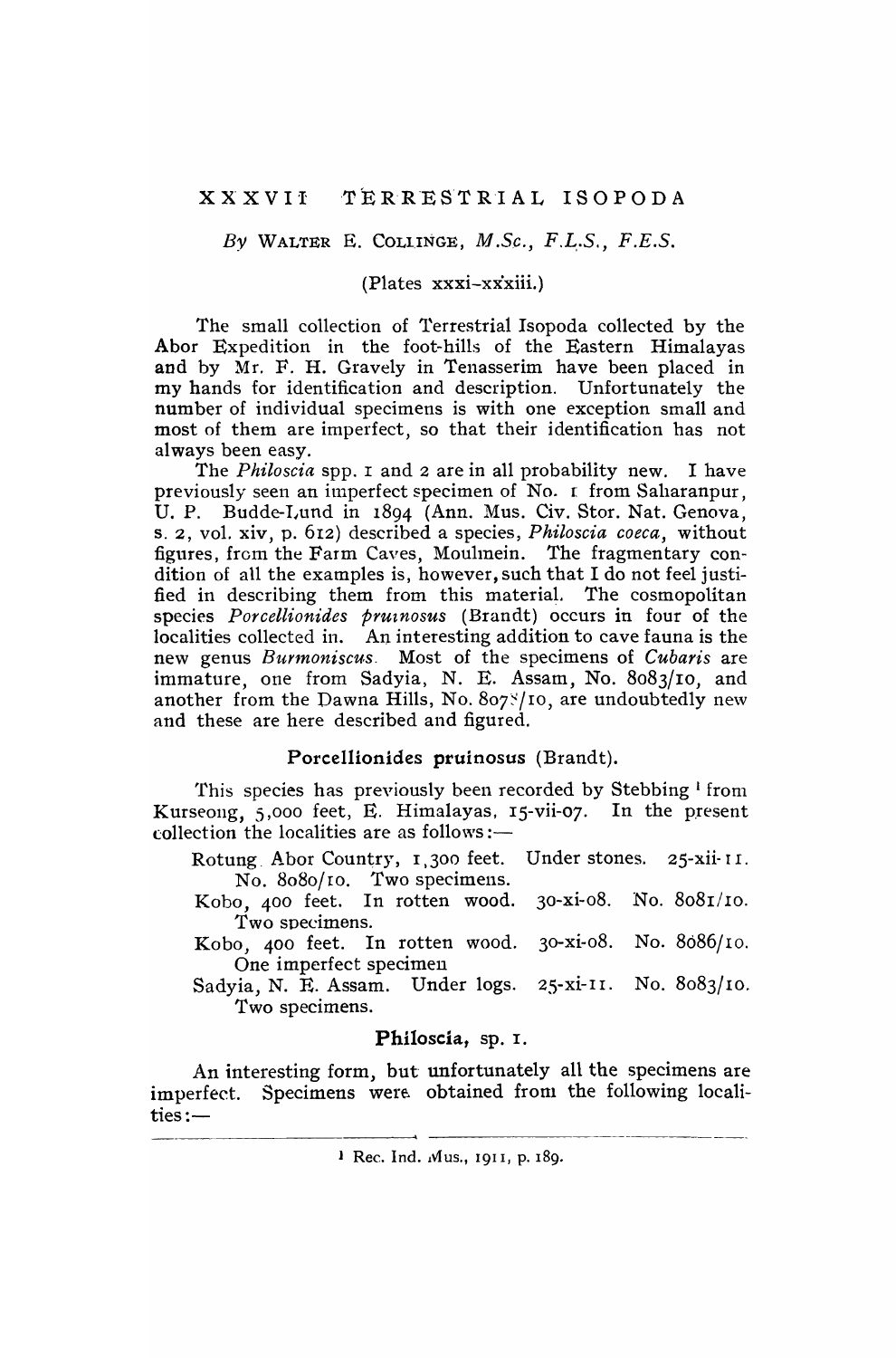Sadyia, N. E. Assam. Under logs, 25-xi-II. No. 8083/IO. Two specimens.

Sadyia, N. E. Assam. 28-xi-II. No. 8087/10. Seven imperfect specimens.

Kobo, Abor Country, 400 feet. In rotten wood. 30-xi-08. No. 8086/10. Three imperfect specimens.

Near Parong, 3,300 feet. 27-i-12. No. 80B8/ro.

# Philoscia, sp. 2.

One imperfect specimen from Sadyia, N. E. Assam. 28-xi-II. No. 8087/10.

#### Burmoniscus, n. gen.

#### Burmoniscus moulmeinus, n. sp.

(PI. xxxi, figs. 1-8.)

Body (fig. I) oblong oval, dorsal face strongly convex, perfectly smooth and shining. Cephalon small, flanked laterafly by the lateral plates of the 1st segment of the mesosome. Eyes absent. Antennulae  $(?)$ . Antennae (fig. 2) slender and elongated with 3-jointed flagellum. Mandibles (fig. 3) small, beneath the teeth is a single palp terminating in setose bristles. 1st maxillae (fig. 4): outer lobe terminates in eight spines, the four innermost of which are bifurcated; the inner lobe terminates in a number of fine spines. 2nd maxillae (fig. 5) thin and flexible, on the outer side it is produced into a tooth-like plate and a smaller tooth on the inner side, between which is a palp terminating in setose bristles. The segments of the mesosome are strongly convex, the lateral plates of  $I_{-4}$  overlap one another slightly, whilst those of  $5-7$  are produced backwardly, especially the 7th. Maxillipedes (fig. 6) poorly developed. Thoracic appendages (fig. 7) elongated, with simple and plumose spines on the protopodite. Metasome narrow, lateral plates small and slightly incurved. Uropoda  $(fig. 8)$ : basal plate flattened, extending beyond the telson, exopodite long and pointed, endopodite similar in shape, but smaller. Telson triangular, with peculiar lateral bosses. Colour deep brown. Length 9 mm.

*Habitat*.—Farm caves near Moulmein, in depths of large cave. No. 8079/10. (F. H. Gravely).

 $Type.$ -In the collection of the Indian Museum

Unlike any other cave-inhabiting species I know of, this species has a very distinct colour. Packard<sup>1</sup> in his account of the cave fauna of North America states, "As regards change of colour, we do not call an exception to the general law, that all cave-animals are either colourless or nearly white, or, as in the case of Arachnida and insects, much paler than their out-of-door relatives."

<sup>!</sup> Packard, Nat. Acad. Sci., 1887, vol. 4, pp. 3-156, pp. i-xxvii.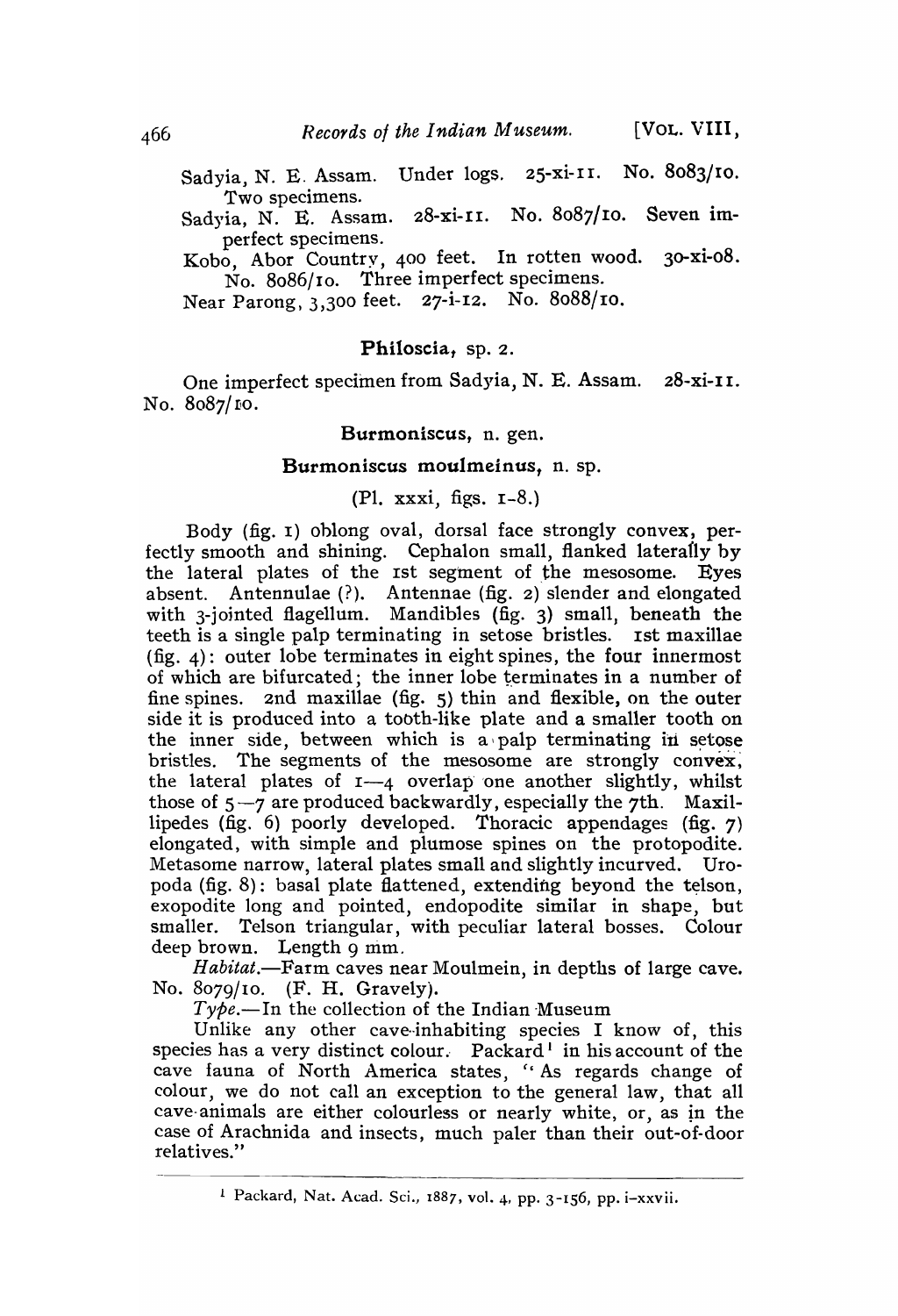In the form of the uropoda, *Burmoniscus* somewhat approaches that present in *Brackenridgia cavernarum,* Ulrich 1, from Ezell's Cave and Beaver Cave, near San Marcos, Texas.

[This species, which is the one referred to in the recent paper on the cave-fauna<sup>2</sup> of Burma and Malaya by Dr. Annandale and inyself, was found among wood that appeared to have been washed by a flood into one of the deepest recesses of the large Farm Cave.  $-F. H. G.$ 

## Cubaris caeruleus, n. sp.

## (PI. xxxii, figs. 1-10.)

Body (fig. I) oblong oval, dorsal face convex, slightly rugose, first segment almost twice the length of any other. Cephalon small (figs. 2 and 3), lateral lobes not well-developed, median lobe fainty indicated, epistoma with triangular-shaped depression immediately below median lobe. Eyes prominent. Antennulae longer than usual and 3-jointed. Antennae (fig. 4) slender, with the last peduncular segment long, 2-jointed flagellum, the distal joint being the longer. Mandibles (fig. 5) small, variable in three examples examined. Ist maxillae (fig. 6): the outer lobe terminates in four stout, curved spines and six more slender and almost straight ones, with numerous setae distally on the outer side, inner lobe terminally rounded, thin and with two setose spines. 2nd maxillae (fig. 7) terminating in an outer, blade-like lobe' and an inner one with a dense mass of fine setae. The segments of the mesosome are fairly convex and well separated from one another laterally, with the posterior angles of the lateral plates somewhat pointed. Maxillipedes (fig. 8) well-developed, the outer lobe terminates in a large curved spine with a series of minute spinous processes, there are two small spines at the base of this on the inner side and a large one more internally, the inner lobe has a slightly flattened surface with three small marginal spines. Thoracic appendages (fig. 9) comparatively short, setaceous and fringed on the inner side with numerous strong spines, the distal extremity terminating in a prominent incurved claw. Uropoda (fig. 10): basal plate stout and not extending beyond telson; exopodite articulating in a groove on the dorsal side, endopodite large and triangular in section, fringed with numerous setae and terminating distally as three hair-like setae. It articulates on the inner side of the extreme inner dorsal border. Telson (fig. 1) the inner side of the extreme inner dorsal border. compressed laterally, strongly convex, posterior margin rounded. Length 12'2 mm. Colour (in alcohol) deep blue with irregular whitish patches.

*Habitat.-* Thingannyinaung to Sukli, Dawna Hills, 900- 2,100 ft., Tenasserim, 23-27-xi-II. No. 8078/10. *(F. H. Gravely.)*   $T y \phi e$ .-In the collection of the Indian Museum.

<sup>&</sup>lt;sup>1</sup> Ulrich, Trans. Amer. Micros. Soc., 1902, vol. 23, pp. 90-93, figs. 1-9.

<sup>2</sup> Journ. As. Soc. Bengal (N.S.), IX, pt. 10, 1913.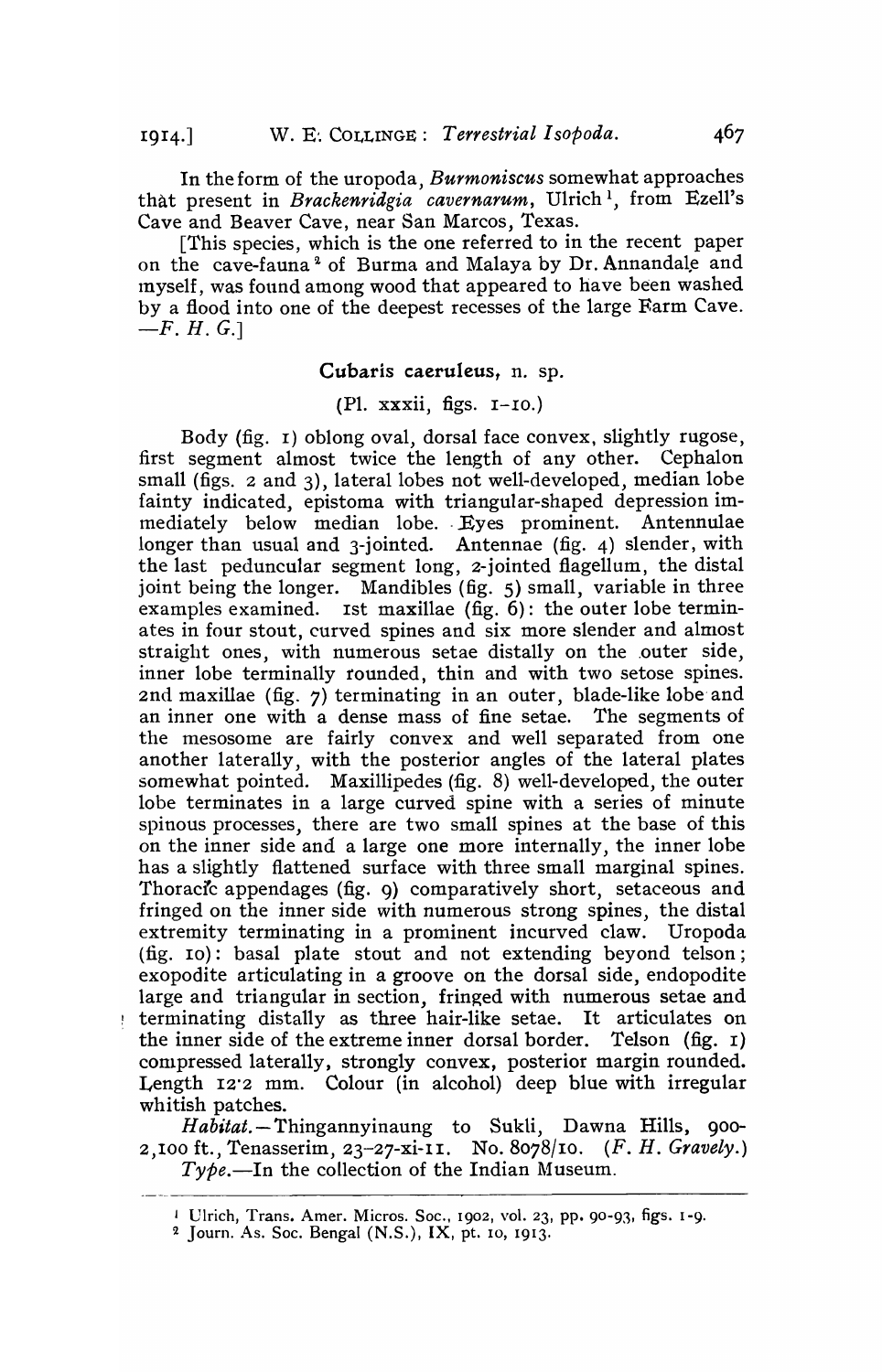[In life this species is slate-grey with bright lemon-yellow markings. It is common on exposed banks and on the leaves of bushes, where its colours render it a conspicuous and striking object. $-F. H. G.$ 

## Cubaris robusta, n. sp.

# (PI. xxxiii, figs. I-g.)

Body (fig. 1) oblong oval, convex, with lateral margins of the segments slightly revolute, mesosomatic segments marked middorsally with a broken white line and laterally with raised longitudinal tubercles. Cephalon (figs.  $\lambda$  and  $\lambda$ ) small with deep epistoma and small triangular lateral lobes, median lobe absent; the dorsal surface exhibits a slight median depression whilst posteriorly it is slightly raised. Eyes (figs. 2 and 3) prominent, sub-dorsal. Antennulae 3-jointed. Antennae (fig. 4) short, setaceous, flagellum 2-jointed, the distal joint two-and-a-half times longer than the proximal one. Mandibles variable. 1st maxillae (fig. 5): the outer lobe terminates in four stout, incurved spines and five more slender ones; numerous long hair-like setae on the outer margin. 2nd maxillae (fig.  $6$ ) small, terminating in a thin blade-like outer lobe with numerous setae, inner lobe tooth-like with dense mass of long setae. The segments of the mesosome are convex, the 1st strongly so; lateral plates of anterior segments well separated and slightly revolute. Maxillipedes (fig. 7): outer palp terminates in a strong spinous process with a multispinous termination, there are two smaller spines on the inner border and a fourth basally; the inner palp has a single spine and a small tooth-like process on the inner border. Thoracic appendages (fig. 8) elongated, with numerous strong spines mostly on the inner border. Uropoda (fig. g) somewhat robust, with triangular basal plate not extending beyond the telson; exopodite small and articulating in a groove on the inner dorsal margin, endopodite a little larger, articulating with the under side of the extreme inner border, and not extending beyond the basal plate. Telson strongly convex, contracted laterally, posterior margin almost straight. Length 8.5 mm. Colour (in alcohol) horny brown.

Habitat.-Sadyia, N.E. Assam. Under logs. 25-xi-II. No. *8083/10.* (S. W Kemp.)

 $Type.$ —In the collection of the Indian Museum.

This interesting species finds its nearest ally in *Cubaris fragilis*, Cllge., $<sup>1</sup>$  a species I have recently described from the Andamans.</sup> It differs, however, from that species in the much stouter and stronger build of the first mesosomatic segment, the lateral plates of which, ventrally, are much thickened, dorsally the.middorsal portion of the segment anteriorly has a raised triangular area. In the form of the telson and uropoda there are also important differences and the antennae are rather shorter. The

 $\perp$  Rec. Ind. Mus., 1914, vol. x, p. 209, pl. xxv.